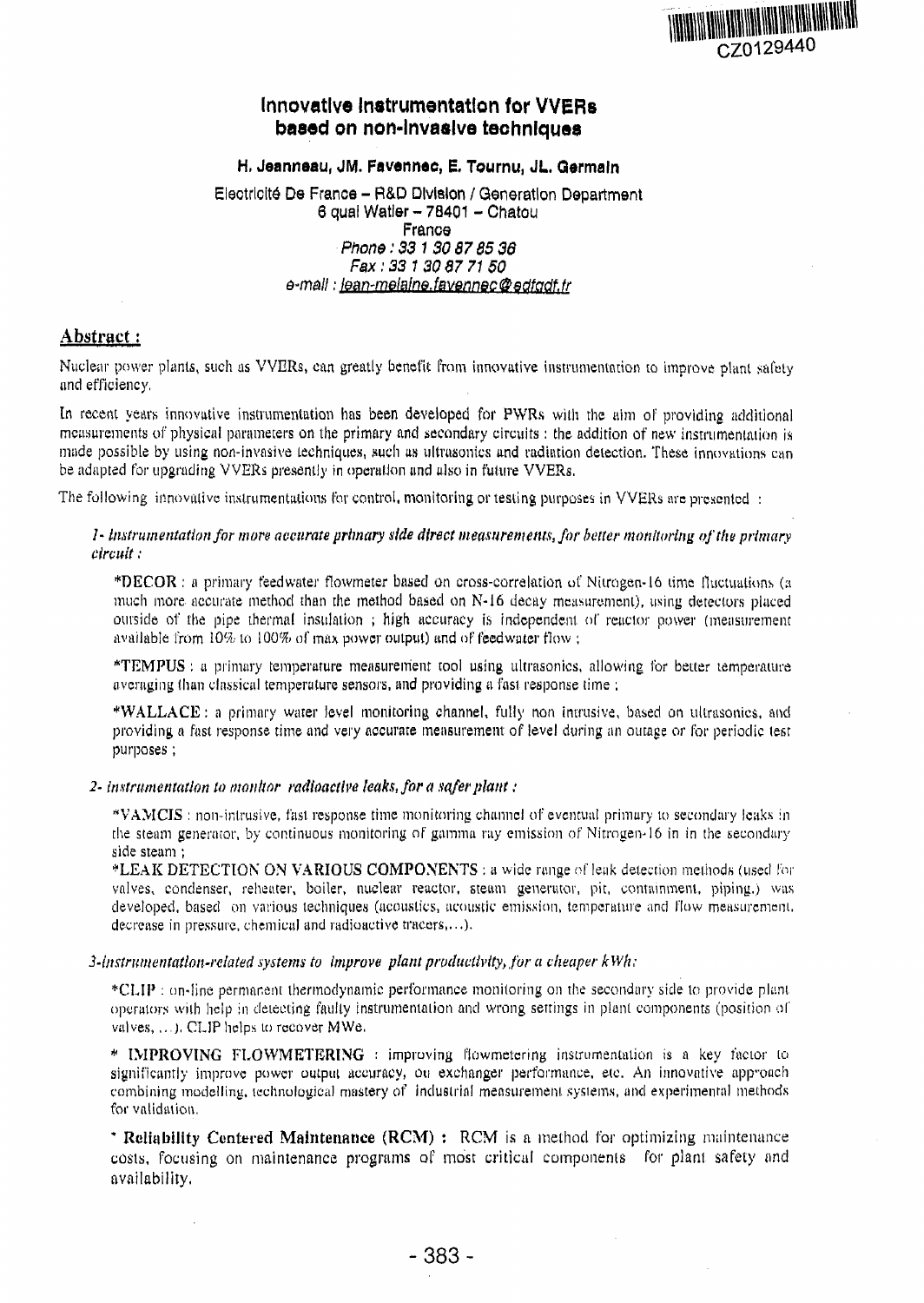# *1' Instrumentation for more accurate primary side direct measurements, for better monitoring of the primary circuit:*

1.1 DECOR : NITROGEN 16 MEASUREMENT OF **PRIMARY** FLOW RATE a) Goal and measurement principle



The principle is to use nitrogen 16 which is conveyed by the primary coolant, at the same velocity. The nitrogen 16 fluctuations in time are measured to determine a transit time between two measurement sections, by means of crosscorrelation (Figure 1).

#### b) Innovative uspects

The detectors used are circular radiation detectors mounted on a frame (collimator) around the reactor coolant pipe (Figure 2). The advantage is that the circular detector has minimum sensitivity to the velocity profile and to any deformation of this profile in time or in space : a theoretical study has shown that the discrepancy between the velocity measurement using circular detectors and the real velocity is on the order of 0.1% for profiles with a linear unbalance, whereas it can reach 4% for one quasi-point detector and 1% for a pair of diametrically opposite quasi-point detectors. Furthermore, the number of interactions in a circular detector is around 10 times higher than in a point detector. This greater number of events per second proportionally reduces the detection noise and enables improved measurement precision for a given response time.

The correlation method which was chosen following an optimization study is another innovative aspect (Figure 3).





Figure 2  $\iota$  cross-correlation  $\iota$  Figure 3  $\iota$  circular radiation detectors and data processing unit

#### c) Specific benefits • gains

In both its principle and its application, the method is absolute in nature, since flow rate is calculated from a volume and a transit time.

In addition, it is a totally non-Invasive method, given that the detectors are placed outside the primary coolant pipe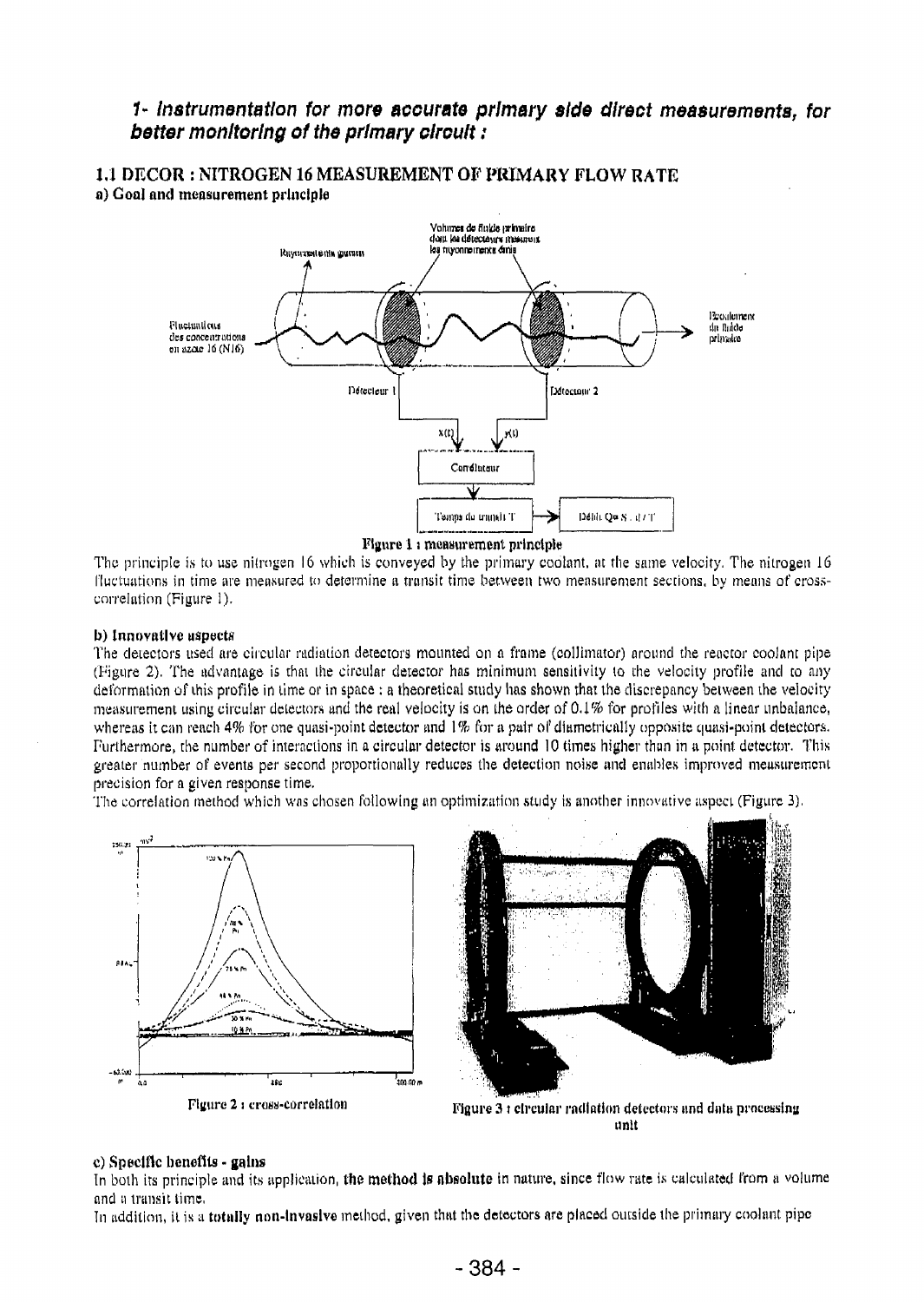Accuracy is  $\pm 1.5\%$  for the flow rate in each loop at nominal reactor power, and does not deteriorate markedly up to 10% of nominal power. Laboratory acceptance tests, busqed on actual **plant** data have shown significant gains in accuracy (statistical uncertainty, resulting from the number of cross-correlations processed).

Finally, specifications and final development of the measurement system are based on the "smart sensor" concept, which makes it possible to integrate **validation and quality indicators in renl time,** facilitating configuration of the measurement system and communication with its computer environment.

#### **d) Feedback**

This method was implemented with success at the Qruvelines, Dampierre and Chinon plants in the Eighties. The successive tests enabled validating the technological choices (detectors, instrumentation), the signal processing (crosscorrelation, filtering) and the representativeness of the measurements (effect of the velocity profiles).

The flow rate measurement method is now being applied at Chooz (N4), Significant developments in the technology, instrumentation, and signal processing techniques have made **it** possible to implement a far more efficient measurement system which, in addition, is largely based on standard off-the-shelf products.

## 1.2 TEMPUS : ULTRASOUND MEASUREMENT OF PRIMAKY COOLANT TEMPERATURE **n) Measurement principle**





A beam of ultrasonic waves at 1 to 2 MHz is emitted by transducer A, through the metal of a pipe and the fluid it contains, then received by a similar transducer B, diametrically opposite (Figure 4) Measurement of the propagation time t<sub>ab</sub> of the wave in the liquid enables calculation of the velocity of sound, or  $c = d/t_{ab}$ . The existence and calibration of the relation  $c=f(T,P)$  enables determination of the temperature, given measurements of P and c.

#### **b) Innovative aspects**

- Determination of the relation between c, T and P : measurement surveys (500 triplets) have been conducted with various boron concentrations (0, 600, 2000 ppm) and in the following thermodynamic range:  $100 \text{ °C} < T < 330 \text{ °C}$ and 80 bars  $\lt P \lt 160$  bars. Following an optimization study, the relation  $c = f(T,P)$  was represented in the form of a 15-term 4th-order polynomial for variables T and P (Figure 5). This optimization provides accuracy of  $\pm$  0.1 °C in representation of the polynomial under the thermohydraulic conditions of a PWR primary cooling system (250 °C-330 °C and 140-160 bars).
- Waveguides: the measurement technique requires the implantation, on each collimation line, of a pair ol' waveguides welded on the outer side of the pipe, using a procedure developed by FRAMATOME which was followed in building the Blayais 4 and Chooz B1 units. The design for a waveguide was fine-tuned by EDF and its industrial partners , It provides a guarantee of the integrity of the transducer and of its acoustic coupling by maintaining the set-up at a temperature below 80 °C under adverse operating conditions (temperature, radiation).

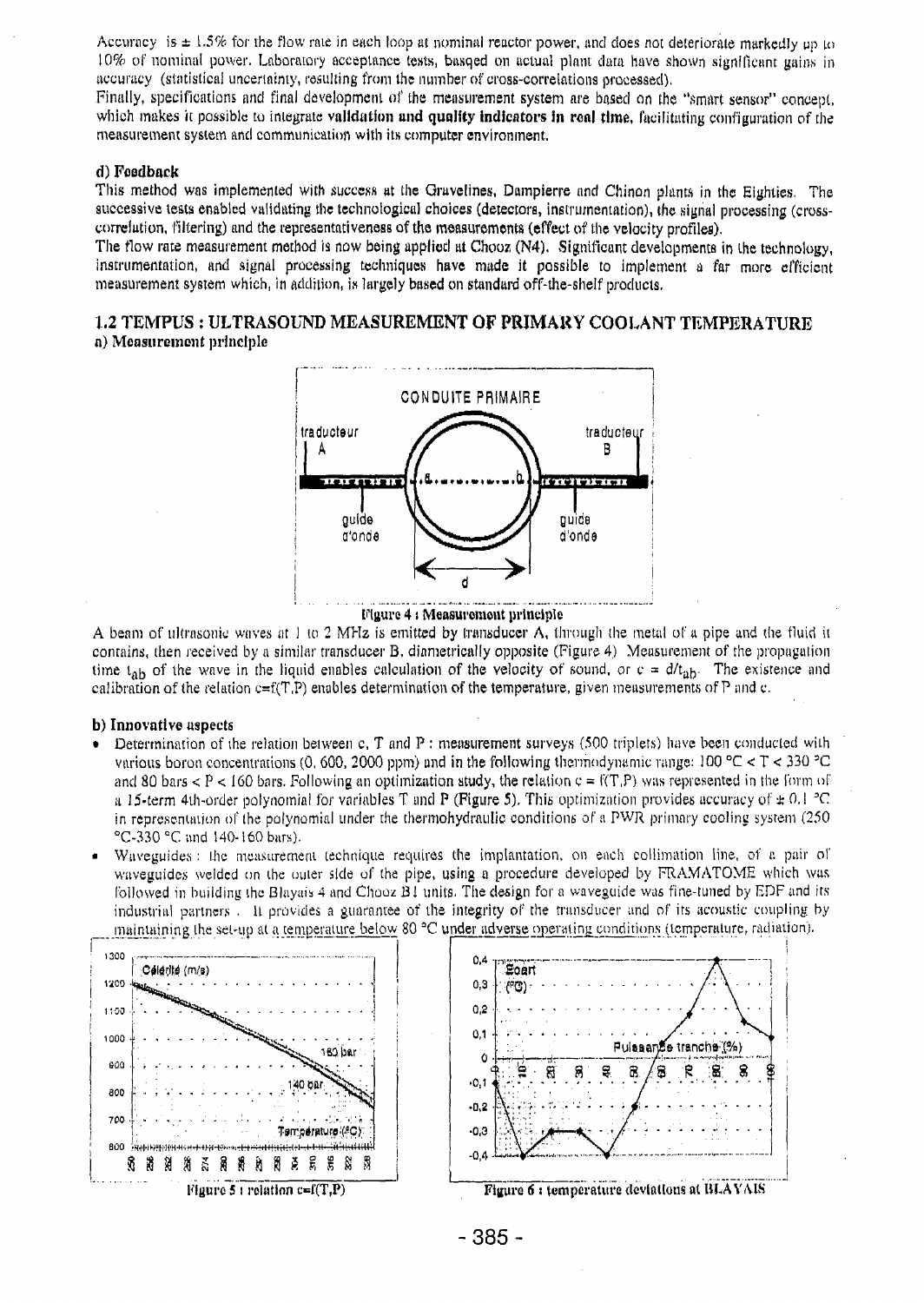## c) Specific benefits - gains

The principal benefits of the method are the following :

- non-invasive method,
- n principle by which a mean measurement is acquired over at least one diameter and not in one point,
- low response time.

## d) Feedback

A feasibility study was undertaken in 1992 at the Blayais 4 PWR plant, The measurement principle was validated with the prototype equipment. Good results were obtained during the power increase from 0 to 100% : Figure 6 gives a comparison of the temperature measured by ultrasound in the hot leg with the operating temperature measured in the by-pass.

The results with respect to the metrological and technological aspects over a period of *five* years of operation indicate that the process can be used for test measurements.

Based on the results at Blayais, one of the primary coolant loops at Chooz B1 was equipped two acoustic collimation lines on each hot and cold leg. The results are very satisfactory und meet the expected performances,

# 1.3 WALLACE : WATER LEVEL BY ACOUSTIC COMPUTERIZED EQUIPEMENT

## a) Measurement principle

An ultrasonic wave pulse is emitted and then received by a transducer which is in contact with the primary circuit pipe.

The travel time of the ultrasonic pulse allows the height of the water in the pipe to be accurately determined, The detection and processing uf the composite signal resulting from multiple echoes within the pipe wall and from the surface of the water ensure a very reliable and accurate measurement of the water level in the pipe.



Figure 7 *i* WALLACE

### b) Innovative aspects

Because of the specific electronic treatment, the measurements are insensitive to the following elements :

- perturbations of the surface of the water,
- boron-in-water concentration,
- turbulence clue to the pump.

The transducers allows measurements form 5° to 80°C (41°F to 176°F) and they are suitable for all steel pipes (stainless steel ; forged or cast),

### c) Specific benefits • gains

- Ease of installation : the fast installation of the device reduces sei-up costs and radiation dose.
- No modification of the primary pipe : the installation of the belt and the transducer support requires non preparation or intrusion into the pipe.
- Automatic calibration : after a user request, the device self calibrates automatically in seconds
- Alarm level monitoring ; 3 alarm levels, user programmable by keypad.
- Precision : better than 1% at constant temperature and better than 3% for temperature changes from 10° to 70°C  $(50 \text{ to } 158^{\circ}\text{F})$ , including variations of the speed of sound in water.

## (1) feedback

The First tests were completed in 1993 in the CATTENOM 3 nuclear power station. The WALLACE device, us requested by EDF, is Installed on every EDF 900, 1300 and 1450 MW PWR unit (56 systems).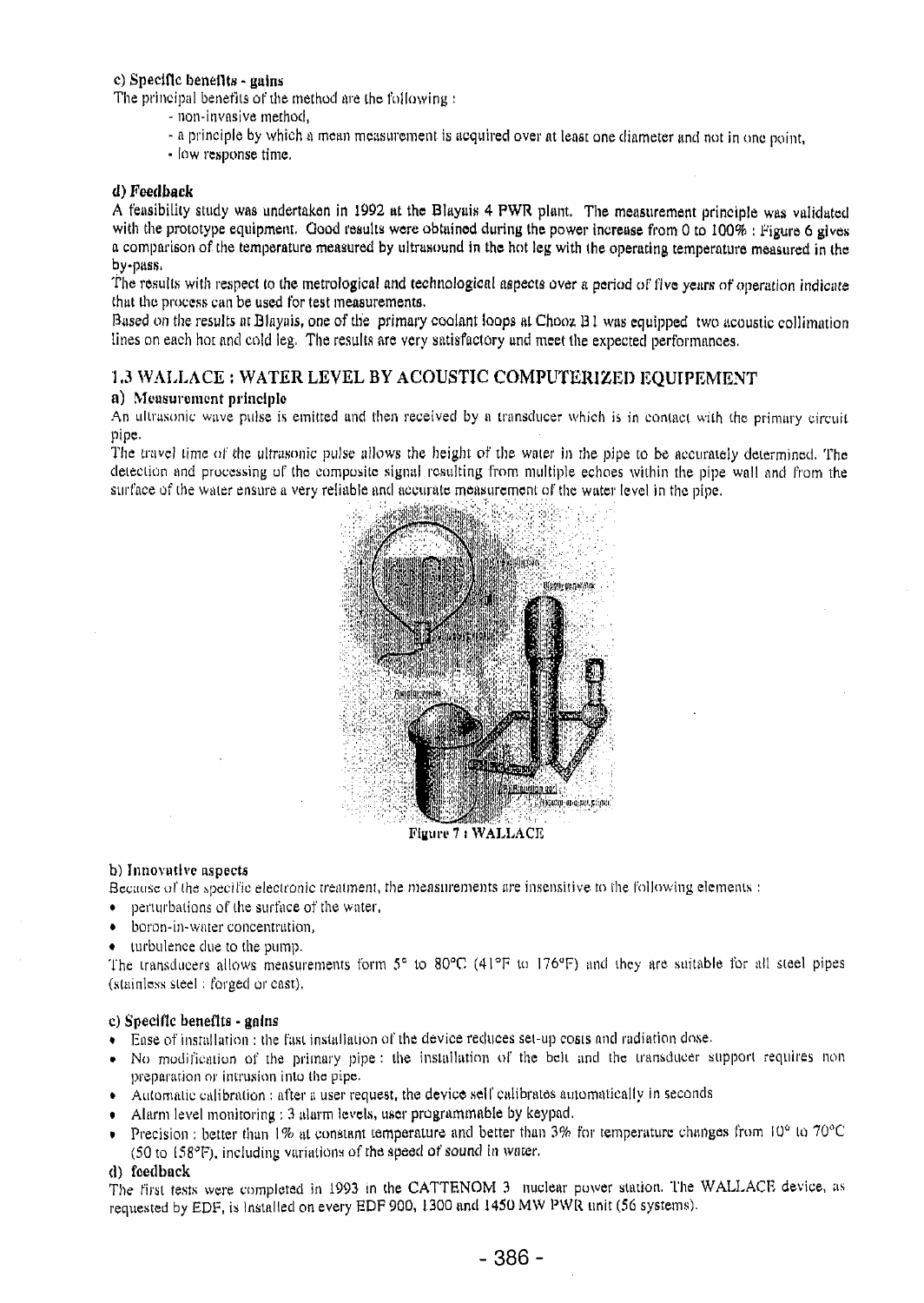# 2- instrumentation to monitor radioactive leaks, for a safer plant

# 2.1 VAMCIS : A MEASURING CHANNEL TO MONITOR PRIMARY TO SECONDARY LEAK RATES INSIDE STEAM GENERATOR

## a) Measurement principle

To monitor leaks od primary fluid to the secondary side, VAMCIS is a non-intrusive measuement system installed on the secondary side (steam pipes).

VAMCIS allows accurate and timely watch of leak development by providing :

• the transient values created by changing phenomena (every 100 seconds)

- the actual average value of the leak over time
- the average trend of the leak.

The detector is a scintillator including a built-in radioactive source and a temperature sensor. The detector set up requires no modification of the existing installation.

It is directly mounted facing the steam pipe heat insulation, outside the reactor containment.

The electronic box provides the spectral analysis ; and at least two adjustable energy windows are available. Self stabilisation of the energy spectrum is improved by taking into account the temperature drift of the reference peak.

the leak rates are continuously monitored. Two channel digital ratemeter readings can be displayed locally and in the reactor control room



Figure 8 : VAMCIS

### b) Specific benefits - gains

- Continuous monitoring of leak rate : VAMCIS allows continuous measurement of leaks from primary to secondary circuits in steam generators under all operational circumstances, whether the primary coolant contains fission products or not.
- High sensitivity : leak rates as low as 0.1 1/h can be easily and continuously monitored
- Fast response : an alarm level leak in a full powered reactor is measured within seconds
- Wide measuring range : leaks from 0.1 to 5,000 I/h can be measured
- Reliability : results are not affected by temperature variations at sensor location
- Detection of steam generator tube rupture : while the reactor is in operation, a sudden increase of the N16 activity triggers an alarm which indicates a tube rupture. Even though there are other methods to detect a catastrophic steam generator tube rupture, VAMCIS will provide automatically the information within seconds.
- VAMCIS operation is totally automatic and needs no attention or particular maintenance procedures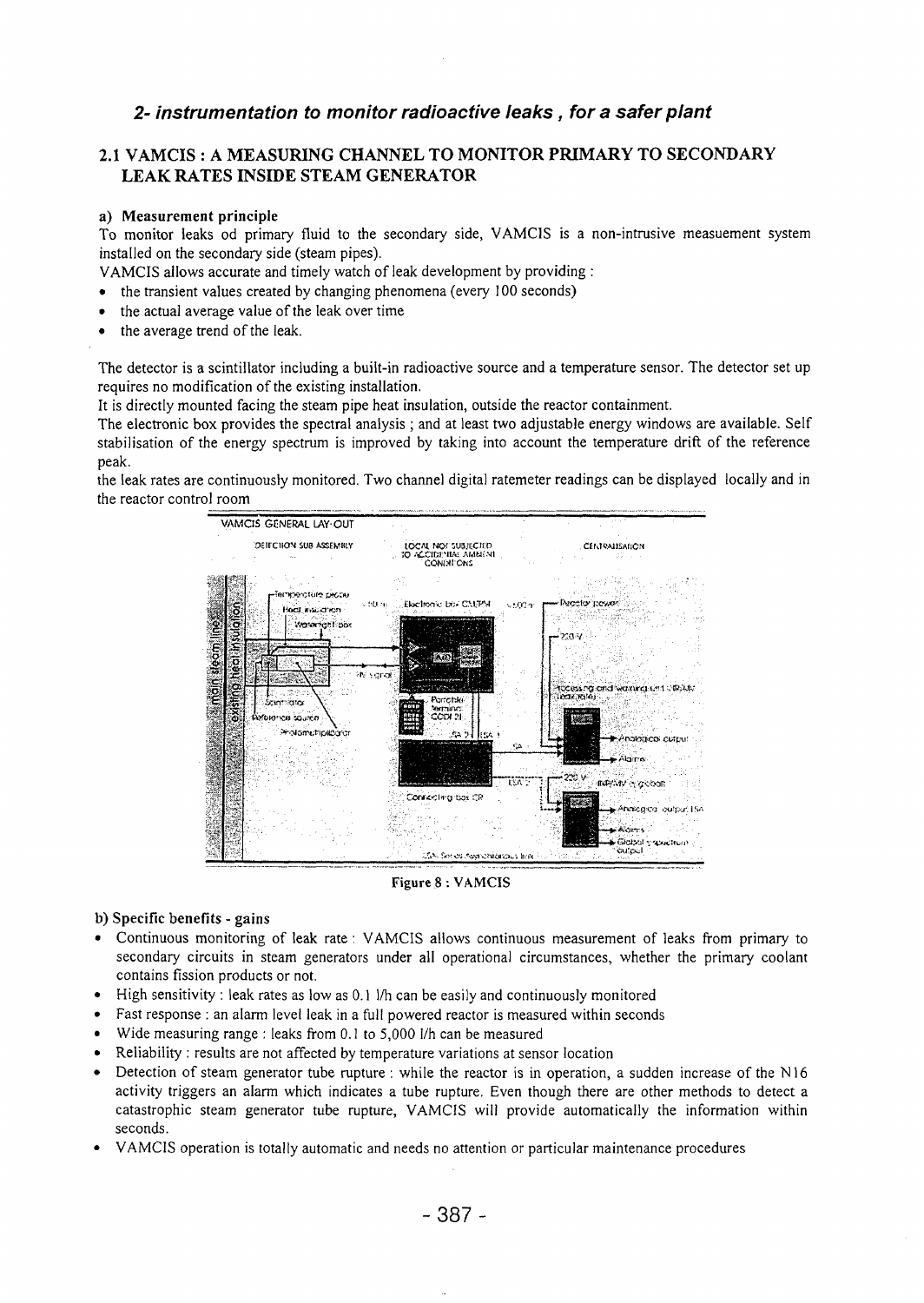• VAMCIS can give information about the existence of leaks through plugged tubes by correlating NI6 and gamma channel signals

## c) Feedback

VAMCIS system has been successfully qualified for environment

All French PWR plants are equipped. In Belgium : Tihange I and 2, Almaraz and Asco in Spain and several US plants use the VAMCIS system for leak monitoring.

# **2.2 LEAK DECTECTION ON VARIOUS COMPONENTS**

### a) **Goal** and **principles**

Leaks are among the most common faults in industrial installations. They can affect a wide range of components: heat exchangers, valves, piping, boilers, tanks, pits, pneumatic and hydraulic circuits, containments, etc.

The existence of a leak may directly affect safety (e.g. leaks of dangerous products), efficiency (e.g. steam loss) or availability, or may generate unnecessary maintenance costs due to damage. The leak may also be an indication of the appearance of a degradation (e.g. cracking in a pipe) which must be repaired as quickly as possible, before it can deteriorate.

EDF has developed a wide range of leak detection methods, essentially used for: valves, condenser, reheater, boiler, nuclear reactor, steam generator, pit, containment, piping.

The main techniques used are: acoustics, acoustic emission, temperature and flow measurement, decrease in pressure, chemical and radioactive tracers.

EDF masters a wide range of measurement instrumentation well suited to the different detection techniques (traditional: flow, pressure, temperature, etc.; and specific: hygrometers, mass spectrometers, acoustic emission, etc.).

It also has:

- a test environment,
- extensive technical documentation,
- high-performance calculation resources.



Figure 9 : Heat exchanger tubes destroyed by an undetected leak

## b) Innovative aspects

The different detection techniques are based on innovative instrumentation :

- In-service leak detection in conventional boilers by means of acoustic monitoring,
- Detection of micro-leaks in steam generator tubes by means of helium tests during nuclear plant shutdown,
- Helium test on superheater moisture separators in the plants,
- Leak-tightness tests on EDF PWR containments, during shutdown and continuous monitoring (SEXTEN),
- Hygrometric monitoring of vessel head penetration tubes in PWR units,
- Internal valve leaktightness testing by means of acoustic emission techniques.

### c) Specific benefits - gains

In industrial production installations, leak detection and repair provides gains in safety, availability and maintenance costs.

The use of leak detection techniques thus leads to gains in safety, availability and maintenance costs in industrial installations.

### d) Feedback

EDF has developped leak detection techniques for more than twenty years to meet the needs of its nuclear and fossil-fired plants, particularly at the time of the launch of its pressurized water reactor program in the Seventies. The leak detection techniques adopted in these plants contribute greatly to EDF's good performance in terms of safety, availability and well-controlled maintenance costs.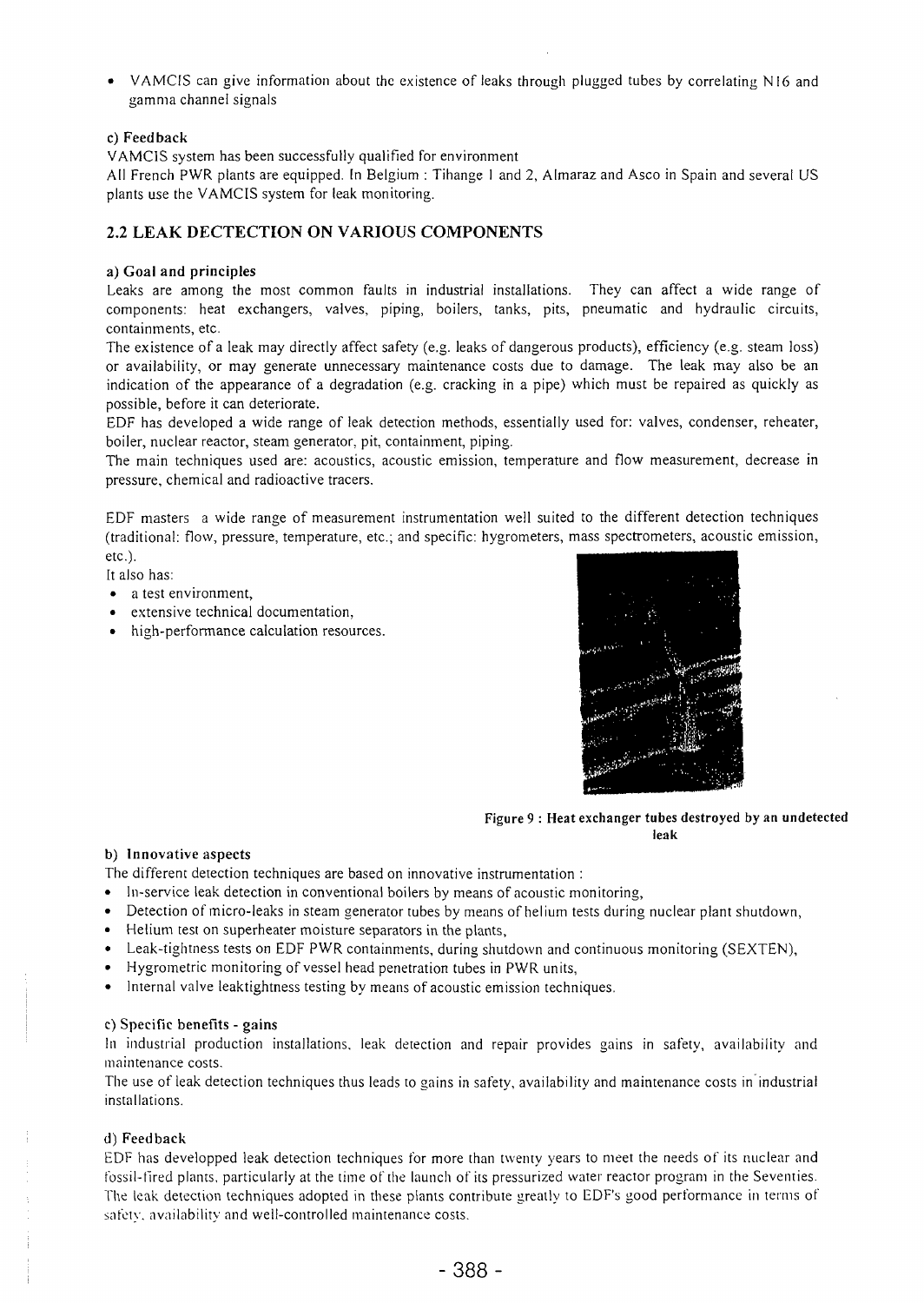#### 3 instrumentation-related systems to cheaper kWh: improve plant productivity, for a

## **3.1 CLIP a system to monitor plant performance ratio and help recover MWs**

### **a) Goal and Principle**

CLIP is an on-line efficiency monitoring system able to determine drifts or shifts of an nuclear power plant. This system has been developed to help producing a most economical kWh from primary fuel for PWR plant.

The approach is based on the comparison of measured performance indexes and expected performance indexes according to associated uncertainties. This comparison is local for each measurement point and global with efficiency ratio for each significant component of the secondary system. The expected values are computed by a heat-balance model based on acceptance tests of the plant.

The actual plant efficiency is computed by the mean of measure plant data. The expected efficiency is computed given the outside constraints and status of secondary side. It finally compares these two estimations of the efficiency ratio. Any discrepancy between the two estimations - outside the uncertainty - is diagnosed and probable causes are then proposed (figure 10). The plant operators will carry out a verification to check the validity of the diagnosis and reconfigure the faulty plant component or its setting.



Figure **10: CLIP** overview

### **b) Innovative aspects**

CLIP includes a specific test instrumentation (around 100 sensors), a data acquisition system and a processing unit, which computes the current heat-rate efficiency ratio of the plant. It then computes an expected heat-rate efficiency ratio by use of a thermodynamical model of the plant : this model is fed with highly accurate data and performance parameters computed from earlier plant acceptance tests.

It finally compares these two estimations of the efficiency ratio. Any discrepancy between the two estimations outside the uncertainty - is diagnosed and probable causes are then proposed. The plant operators will carry out a verification to check the validity of the diagnosis and reconfigure the faulty plant component or its setting.

### c) Specific benefits - gains

CLIP diagnoses two types of fault:

\*LocaI faults are checked for each measurement point according to uncertainties on measured value and expected value in the same conditions.

\*Globai faults are checked for a list of performance parameters according to uncertainties on actual value (which can be directly measured or elaborated by the mean of measurements) and reference value (decided on feedback experience and independent references for a type of power plant unit).

CLIP system is also used after an outage to save time in helping operators to reconfigure the plant faster in its optimal settings. During normal operation plant engineers periodically use it to gain better knowledge of their plant or some specific components.

### **d) Feedback**

A demonstration system has been implemented at Flamanville plant (1300 MW) and tested by plant operators in industrial operating conditions. Then the monitoring system has been optimized with feedback experience and developed for 900 MW and 1300 MW plants. Since 1998, all EDF's PWR plants are using CLIP. Thanks to CLIP, plants recover from 0.2% to 1% of electrical power output.

CLIP provides a diagnosis on plant components which are not instrumented (localisation of possible leak, ...) and propagate uncertainties to provide diagnosis with accuracy.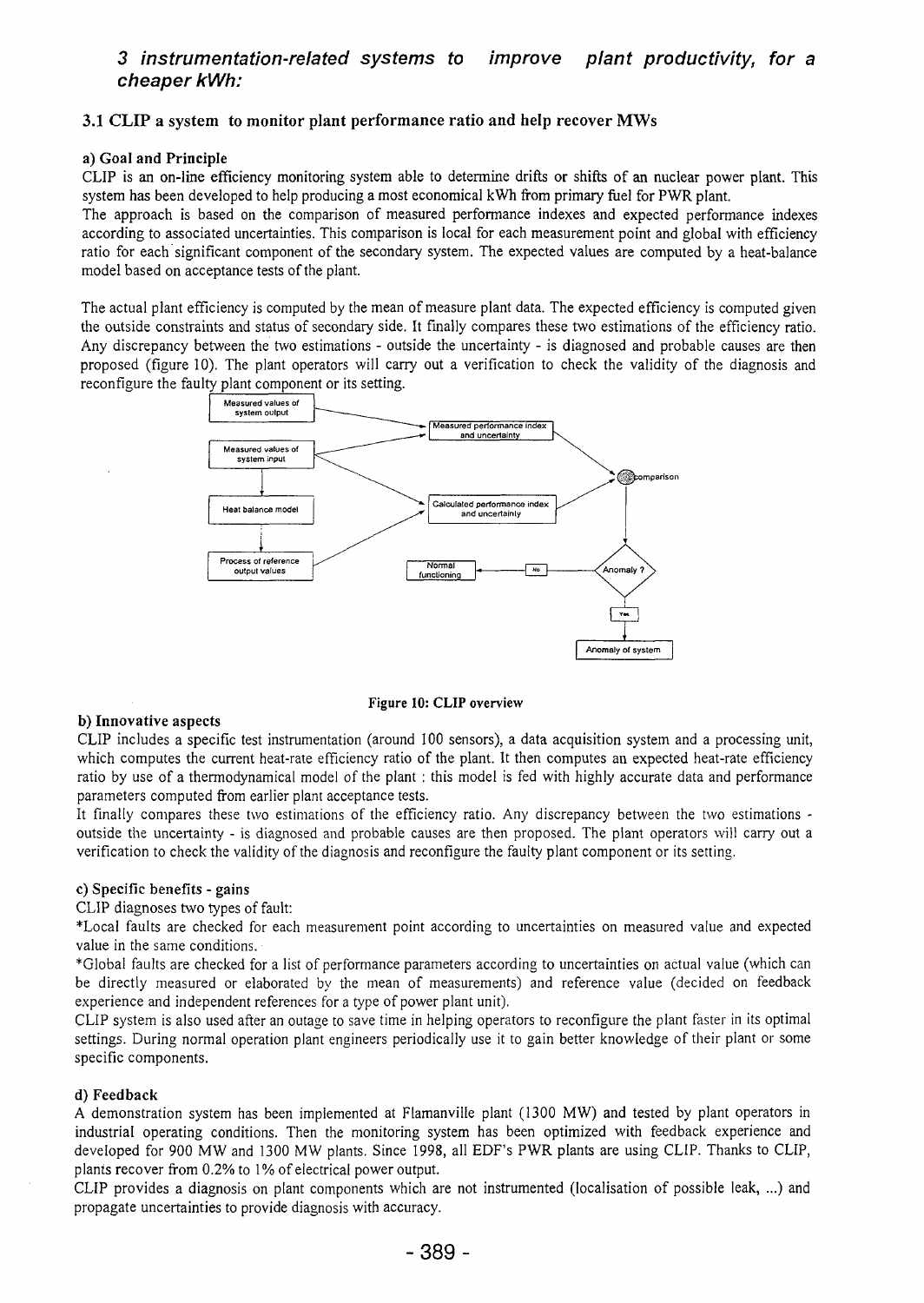It also helps to optimize maintenance plant planning. CLIP also helps utility management to compare plants over a same independent basis.

In other domains, such as production lines, CLIP system can also be used in order to optimize performances: preliminary studies in co-operation with the final users are required to optimize the system.

# **3.2 IMPROVING POWER PLANT EFFICIENCY AND SAFETY THROUGH BETTER KNOWLEDGE OF FLOW-RATES: THE EDF APPROACH**

## **a) Goal and principle**

In industrial conditions, flow-rate is often incorrectly determined due to various phenomena such as wrong calibrations and drifts, erosion or fouling of the flowmeters, incorrect installation conditions such as a lack of straight lengths required by the standards upstream from the meter... These phenomena may lead to systematic errors which can amount to several percents of the measured value.

Regarding the importance of the flow-rate and the related economic gains, Electricité de France has always been very concerned by the means to improve the actual accuracy of flowmeters. This part presents EDF's approach and means in liquid flowmetering and the related activities of its Research and Development Division.

The experimental approach is an efficient way to investigate and make a diagnosis of real situations. Within the Research and Development Division of EDF, the experimental studies of liquid flowmetering problems are supported by the EVEREST loop. A reference section is dedicated to reference flow-rate measurements. They are carried out with two different types of standards (differential pressure devices and electromagnetic or Coriolis flowmeters) that perform a measurement with an accuracy of ±0.3% of the reading. This value is very low; in comparison, the best accuracy found in a power plant is about 0.8% (that of the feedwater flowmeter) and the flowmeter usual accuracy in the industry is of several percents.

The testing section is variable, the pipe configuration can be modified to meet specific user needs in terms of singularities placed upstream from the meter (pipe fittings such as bends, valves, tees or reducers) that are frequently found in industrial sites. This section is of prime interest when in-situ calibrations are not feasible and piping duplication is necessary.

## b) Innovative aspects

The rig is operated with a distributed control system which warranties high accuracy thanks to the digital communication, quality assurance thanks to historical and auto-diagnosis capabilities of smart devices and interoperability with most of the industrial flowmeters.

EDF's approach to improve flowmetering in plants is innovative in the sense that it combines:

- an experimental capability
- a modeling capability,
- development of high-performance innovations allowing use of non-invasive flowmeters in various environments
- practice of on-site measurement, experience feedback.

### c) Specific benefits - gains

Here after an example is described of a study based on the EVEREST loop, concerning EDF 1300 MW unit feedwater flow.

In some EDF 1300 MW units (those of the P'4 series), it has been calculated that an increase of 0.5% on the accuracy of the 4 feedwater flows corresponds to an increase of 0.25% on the thermal power accuracy. This increase represents a difference of 9 MWth, as the thermal power goes from 3817±15 MW to 3817±24 MW. In terms of electrical power, it may lead roughly to an annual loss of 3 MWe. In a year, this is evaluated as a loss of 300,000 US S per unit. For the total number of 1300 MW P'4 units (12), this 0.5% uncertainty increase amounts to a total of 3.6 million US dollars a year.

This 0.5% increase is what is required by the ISO standards on the 1300 MW units since the feedwater flow orifice plate installation conditions do not fully respect ISO requirements. The orifice plate is positioned 26 pipe diameters downstream from a combination of a venturi tube and a 90° elbow, whereas the ISO standards require 28 pipe diameters for a guaranteed accuracy of  $\pm 0.7$ %. Although the difference may appear to be small, it forbids strict application of ISO accuracy values.

An experimental study was thus carried out on the EVEREST loop: the feedwater pipework was simulated and the influence of the orifice plate installation conditions was evaluated. Figure 11 depicts the pipework that was mounted in the EVEREST testing section.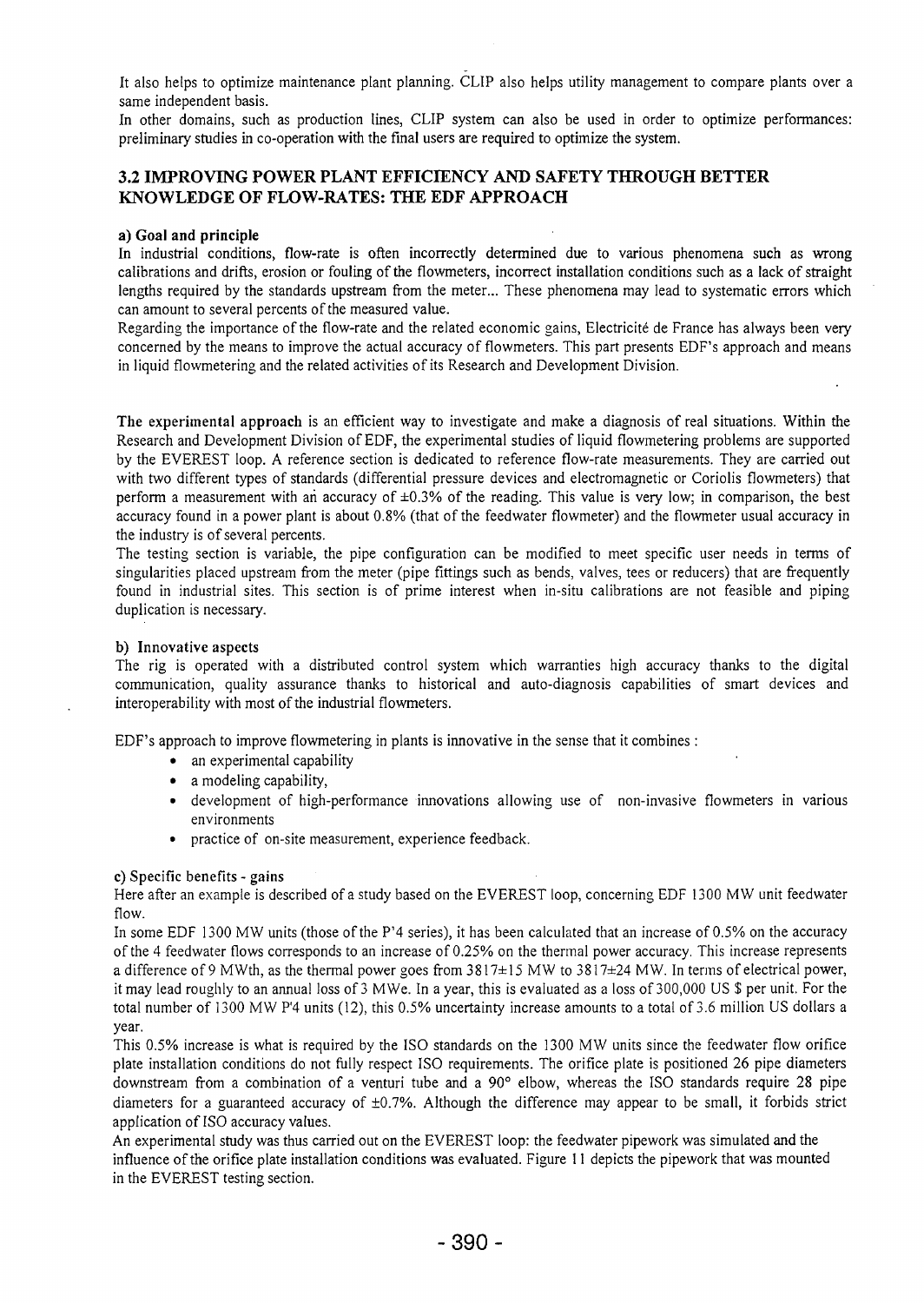

Figure II Evaluation of orifice plate installation conditions on the EVEREST loop: pipework configuration







Figure 12 would seem to show a difference of about 0.4%, but since the curves of the bias versus the flow-rate are inside the accuracy limits of ISO standards, the accuracy of the orifice plate is considered not to be affected by the installation conditions.

Finally, it has been experimentally demonstrated that the uncertainty over-estimation of 0.5% was unjustified and this permitted to save the amount of money above-estimated (3.6 million US \$ a year).

# 3.3: Reliability Centered Maintenance (RCM) for optimizing maintenance costs

## a) Goal and principle

Every industrial installation needs efficient maintenance. Maintenance procedures on industrial installations have certain general objectives:

- limiting production outage and guaranteeing product quality,
- controlling global operating costs,
- protecting staff, the environment and equipment from any risks inherent to the process.

These procedures must nonetheless be carefully programmed, as maintenance is necessarily costly; it can lead to outage, have an impact on safety or expose humans to risk situations.

Technical and economic efficiency therefore requires certain compromises. Security, safety of staff and equipment, profitability and product quality must all be taken into account in a well-balanced maintenance strategy, optimized to the limit.

The solution is the RCM method : the fruit of developments in the USA in the field of aircraft maintenance, the Reliability Centered Maintenance (RCM) method takes a global approach to the problem.

RCM enables making optimum decisions with respect to the preventive maintenance measures the plant operator must take to control maintenance costs, achieve target levels of availability and, more generally, guarantee dependability in the installation.

RCM is a rational approach aimed at limiting the impact on an installation of failures stemming from equipment. It enables determining:

- where preventive measures are needed (on what equipment),
- \*what tasks must be performed,
- \*when (how often) they must be performed.